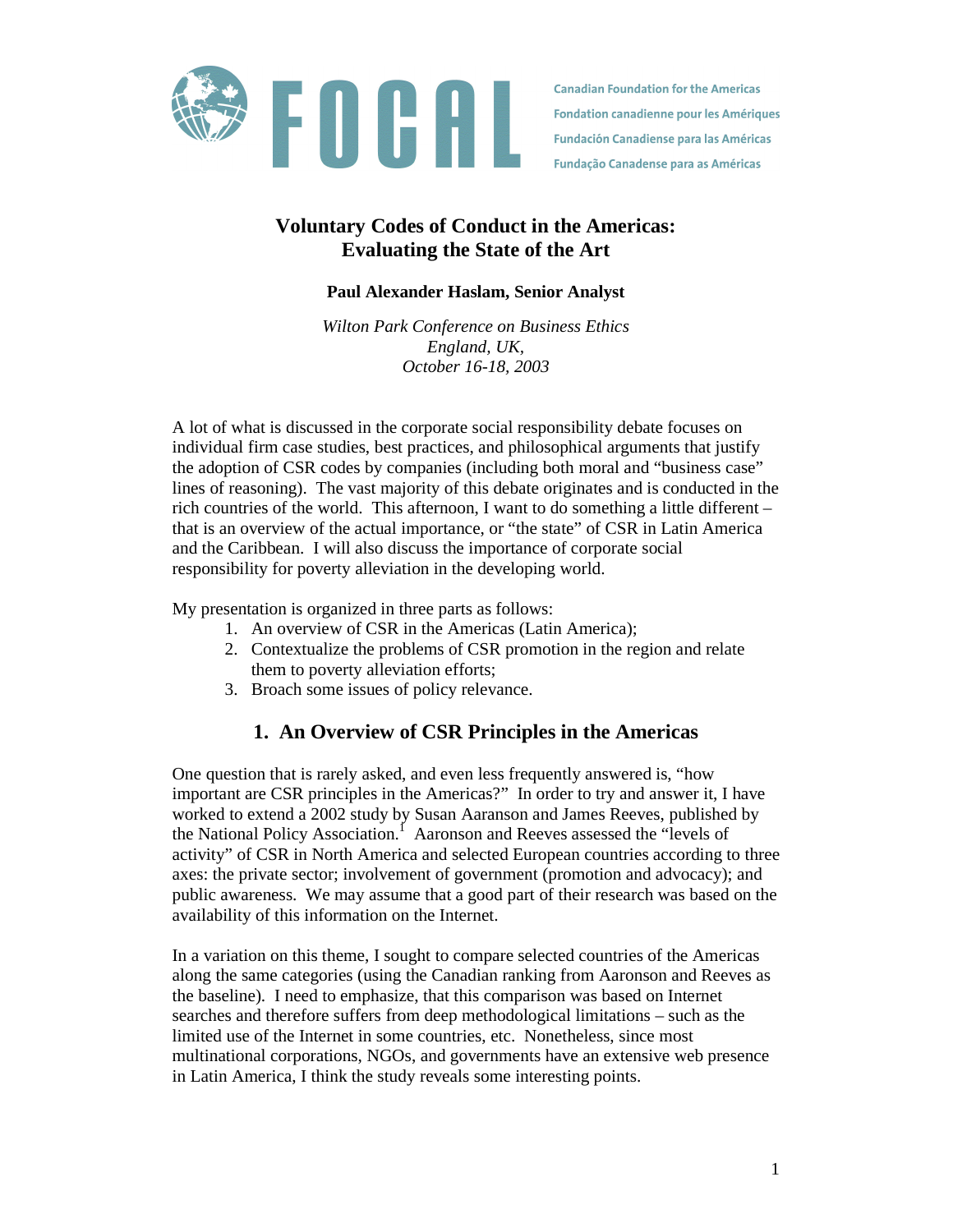According to Aaronson and Reeves, Canada and the United States rank as follows.

| Table 1: Corporate Citizenship in Canada and the US- Levels of Activity<br><b>According to Aaronson and Reeves</b> |                                               |                                                                |                                           |  |  |
|--------------------------------------------------------------------------------------------------------------------|-----------------------------------------------|----------------------------------------------------------------|-------------------------------------------|--|--|
| <b>Country</b>                                                                                                     | <b>Private Sector</b><br><b>Participation</b> | <b>Government</b><br><b>Advocacy &amp;</b><br><b>Promotion</b> | <b>General Public</b><br><b>Awareness</b> |  |  |
| Canada                                                                                                             | Medium-High*                                  | High*                                                          | Medium*                                   |  |  |
| <b>United States</b>                                                                                               | Medium*                                       | Low-Medium*                                                    | Low-Medium*                               |  |  |
|                                                                                                                    |                                               |                                                                |                                           |  |  |

I used a number of indicators of CSR activity in each category to get a "picture" of the state of the art. These are listed in the methodology box in the text. Using these indicators, in the "baseline" case of Canada we can see a very significant degree of CSR activity. An Internet search for "CSR and Canada" yielded 917 "hits". An analysis of the first 50 hits revealed significant CSR activity in most categories. In the private sector there were firms with CSR codes, independent organizations (funded by business) promoting CSR as well as activities by industry associations. The government commitment was also deep, with 5 different federal departments cited in the first 50 hits: the Canadian International Development Agency, Department of Foreign Affairs, Export Development Canada; Industry Canada; and Agriculture Canada. Public awareness was also significant with media citations, NGO activities, and educational programming.

| <b>Private Sector</b>                          | <b>Government Promotion</b> | <b>Public Awareness</b>            |
|------------------------------------------------|-----------------------------|------------------------------------|
| Independent Organizations                      | Government Departments      | Newspaper Citations                |
| <b>Industry Associations</b>                   | Publicly-Owned Firms        | National NGOs (non-business)       |
| Companies with CSR Codes Programs with Foreign | lGovernments or             | Subsidiaries of International NGOs |
| <b>ICSR Consultants</b>                        | Multilaterals               | University/ College activities     |
|                                                |                             |                                    |

Method: An Internet search was conducted with the "Altavista" search engine using the terms "corporate social responsibility" (or the Spanish equivalent) and the country, limited by the country domain. The first fifty "hits" were categorized by the indicators listed above.

So how does the rest of the Americas compare?

In general we can say that there is a huge gap between most developed countries of the Americas (Canada and the US) and the rest of the region. As deep as this gap is, a similar gap exists between the most advanced developing countries of the region (Argentina, Brazil, Chile, Mexico) and the rest. In fact, we can say that there are 4 different levels of CSR activity in the Americas, in declining order of activity:

- Canada and US;
- Argentina, Brazil, Chile and Mexico;
- Rest of South America, and;
- Central America and the Caribbean.

In the most industrialized of the Latin American economies, Argentina, Chile, Mexico, (Brazil and Uruguay could probably be included in this list, but were not examined in the study) we see some important CSR activity. It is worth emphasizing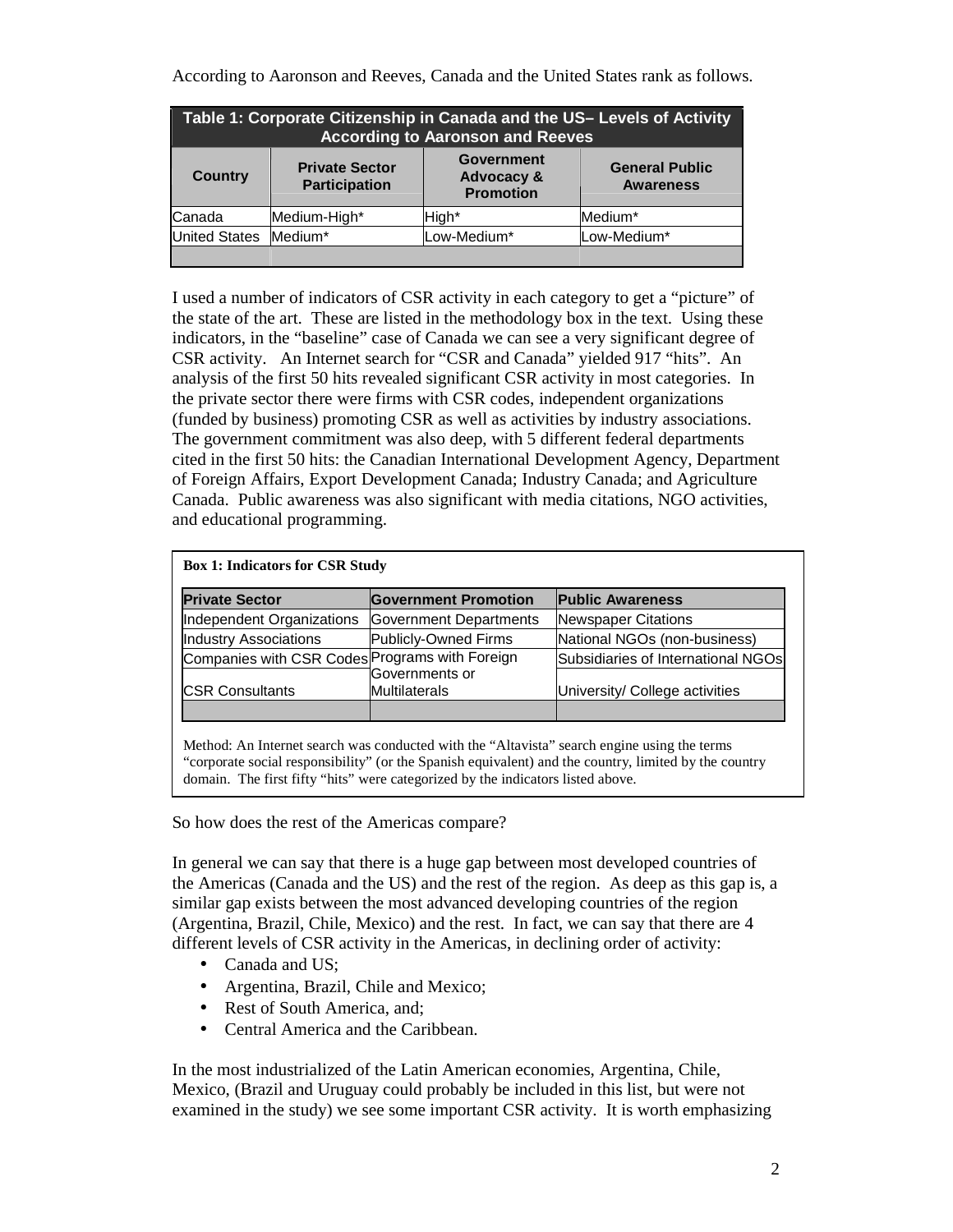the huge drop that occurs when this level is compared to that of Canada. For example while Canada prompted 917 search "hits", it was 140 in Argentina, 105 in Chile, and 63 in Mexico. This constitutes a seven to fourteen-fold drop over the Canadian level.

In general we can see significant private sector activity – including companies, but especially important are industry associations and independent organizations or clubs of business professionals. We also see a relatively vibrant public awareness – as reflected by media citations (often in business magazines), NGO participation, and university programming. There is one important distinction between Mexico and the others – that is the importance of business school programs in the public awareness category. We may hypothesize that this is due to Mexico's deeper integration into North American business practices and business training norms. These countries also have National Contact Points charged with promoting the OECD's Guidelines for Multinational Corporations, and in Mexico in particular, we see a number of different government bureaucracies and programs promoting CSR (mostly within development and planning ministries).

| Table 2: Corporate Citizenship in the Americas - Levels of Activity in<br><b>Selected Countries</b> |                                               |                                                                |                                           |  |  |  |
|-----------------------------------------------------------------------------------------------------|-----------------------------------------------|----------------------------------------------------------------|-------------------------------------------|--|--|--|
| <b>Country</b>                                                                                      | <b>Private Sector</b><br><b>Participation</b> | <b>Government</b><br><b>Advocacy &amp;</b><br><b>Promotion</b> | <b>General Public</b><br><b>Awareness</b> |  |  |  |
| Caribbean                                                                                           |                                               |                                                                |                                           |  |  |  |
| Cuba                                                                                                | None                                          | None                                                           | None-Low                                  |  |  |  |
| Dominican Republic None                                                                             |                                               | None                                                           | None-Low                                  |  |  |  |
| Jamaica                                                                                             | None                                          | None-Low                                                       | None                                      |  |  |  |
| Trinidad & Tobago                                                                                   | None-Low                                      | None-Low                                                       | None                                      |  |  |  |
| <b>Central America</b>                                                                              |                                               |                                                                |                                           |  |  |  |
| Costa Rica                                                                                          | None-Low                                      | None                                                           | None-Low                                  |  |  |  |
| Nicaragua                                                                                           | None                                          | None                                                           | None-Low                                  |  |  |  |
| <b>North America</b>                                                                                |                                               |                                                                |                                           |  |  |  |
| Canada                                                                                              | Medium-High*                                  | High*                                                          | Medium*                                   |  |  |  |
| Mexico                                                                                              | Medium                                        | Medium                                                         | Low                                       |  |  |  |
| <b>United States</b>                                                                                | Medium*                                       | Low-Medium*                                                    | Low-Medium*                               |  |  |  |
| <b>South America</b>                                                                                |                                               |                                                                |                                           |  |  |  |
| Argentina                                                                                           | Low-Medium                                    | None-Low                                                       | Medium                                    |  |  |  |
| <b>Bolivia</b>                                                                                      | None-Low                                      | None                                                           | None-Low                                  |  |  |  |
| Chile                                                                                               | Medium                                        | Low                                                            | Medium                                    |  |  |  |
| Colombia                                                                                            | None-Low                                      | None-Low                                                       | Low                                       |  |  |  |
| Paraguay                                                                                            | None-Low                                      | None-Low                                                       | None-Low                                  |  |  |  |
| Peru                                                                                                | None                                          | None                                                           | Low                                       |  |  |  |
| Venezuela                                                                                           | None                                          | None-Low                                                       | None-Low                                  |  |  |  |
|                                                                                                     |                                               |                                                                |                                           |  |  |  |

\*Method based on Aaronson and Reeves, 2002.

When compared to the rest of South America (Bolivia, Colombia, Paraguay, Peru, Venezuela), we see another enormous drop in overall CSR activity. Search "hits" fell to the range of 7-12, with Colombia scoring the highest at 21. In these countries we see low private sector participation, and low government involvement. However, within the "government promotion" indicators, we see increasing involvement of multilateral organizations, especially the UNDP (United Nations Development Program), which has been promoting the Global Compact in the region. Public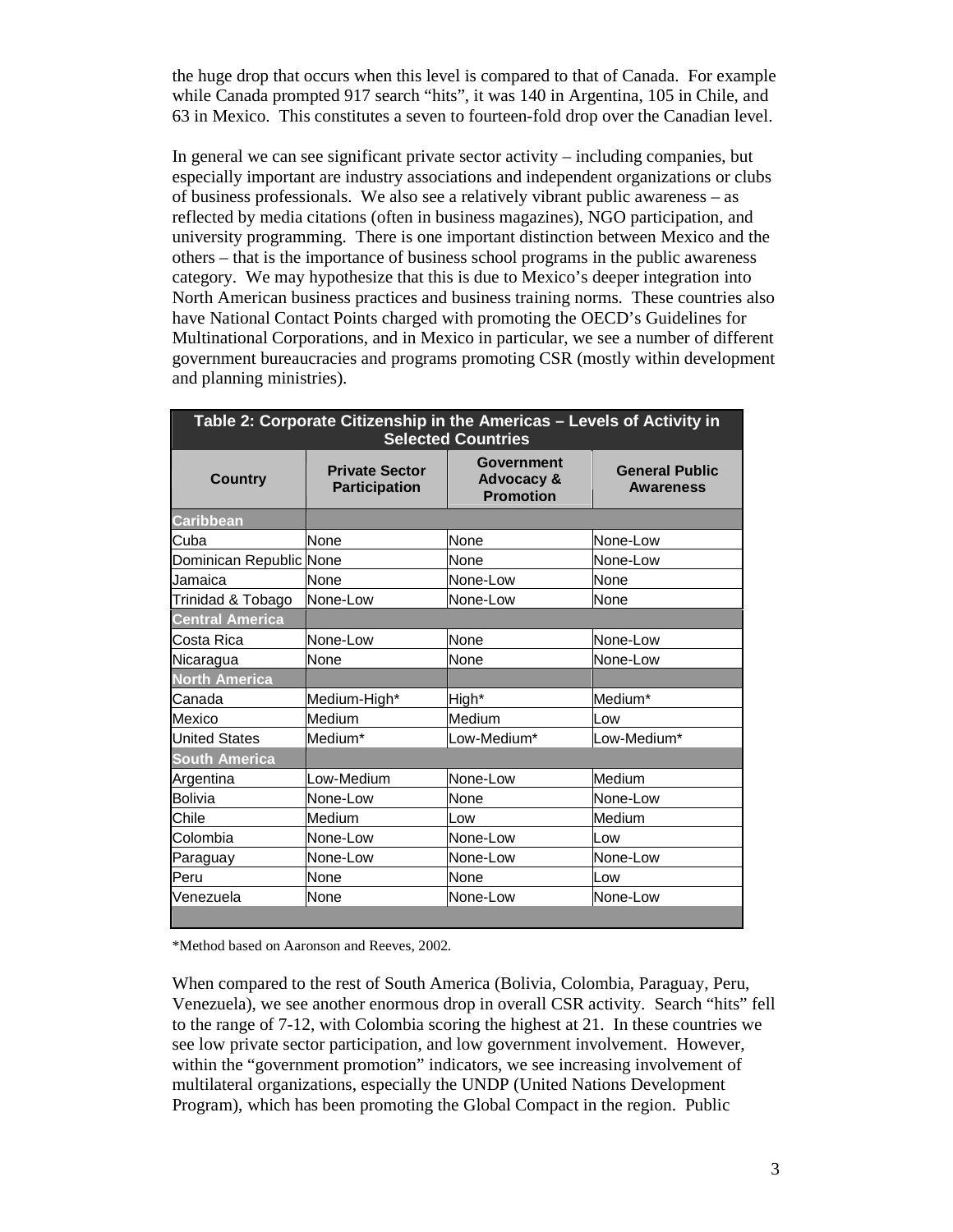awareness is still important, but is confined to NGOs working on promoting CSR and the existence of university or college programmes that include courses or sections of courses on CSR.

In Central America and the Caribbean (Cuba, Dominican Republic, Jamaica, Trinidad, Costa Rica and Nicaragua) we see very low levels of CSR activity – just 1 or 2 search "hits." This is somewhat surprising considering the relatively highincome levels of these countries (at least in the Caribbean) and the numerous foreign firms that cater to Northern consumers in the tourism industry. Here we see minimal government involvement (sometimes with foreign governments such as the ENACT environment program in Jamaica sponsored by the Canadian government). Private sector involvement was only relevant in Trinidad and Costa Rica thanks to the work of industry associations.

In this respect, we can identify 3 overall trends in the Americas:

- 1. Private sector activity is relatively weak (less so in bigger economies), and much of the work being done is conducted by industry associations or independent business and professional associations.
- 2. Government involvement and promotion relatively weak and not integrated into the whole of government policy (less so in the more advanced economies with NCPs). The role of international organizations such as the UNDP is particularly interesting as they have been active in signing up companies to the UN Global Compact in Argentina, Chile, Colombia and Venezuela.
- 3. Public awareness across the region leads the other categories. Media coverage is fairly widespread (especially in business reviews) in the more industrialized economies. CSR courses or units are included into business school programming (probably reflecting the North Americanization of business schools across the hemisphere) – a phenomenon which is particularly strong in Mexico). The importance of NGOs in advancing the CSR agenda is also surprisingly strong.

### *Civil Society and CSR*

There are many NGOs that work on CSR in the hemisphere including:

- Instituto Ethos, Brazil
- Forum Empresa, Chile
- Acción Empresarial, Chile
- FUNDEMAS (Fundación Empresarial para la Acción Social), (El Salvador)
- AliaRSE, Mexico
- CEMEFI (Centro Mexicano para la Filantropía), Mexico [ESR Empresa Socialmente Responsible certification]
- Peru 2021, Peru
- IDEA (Instituto para el Desarrollo Empresarial de la Argentina), Argentina
- Poder Cuidadano [Transparency International local chapter], Argentina
- Alianza ONG (Dominican Republic)

These Latin American NGOs do many of the same things NGOs in the developed countries do in terms of CSR activities. These include:

1. Promoting the value (business case) for CSR, and conduct industry surveys;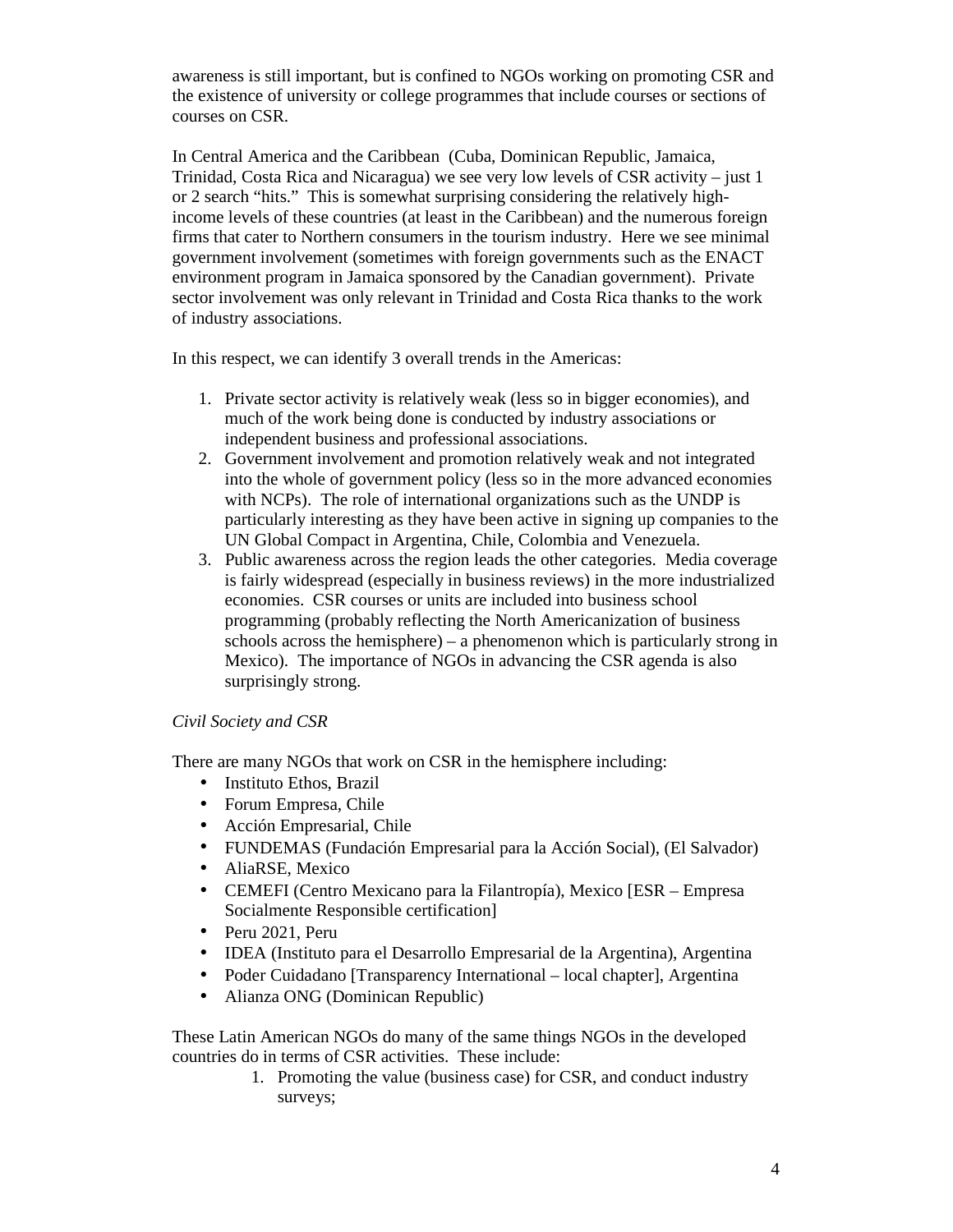- 2. Publishing "how to" guides to integrate CSR into business planning;
- 3. Promoting "best practices" through prizes for good corporate citizenship, certifying firms as CSR compliant, and publishing newsletters;
- 4. Building networks of NGOs working on CSR;
- 5. Holding and attending conferences and workshops.

It is important, therefore, to consider the extent to which external support is important to advancing the CSR agenda. Many of the NGOs listed above receive funds from organizations such as the Inter-American Development Bank, Kellogg Foundation, Inter-American Foundation; and national development agencies. This raises the question of "whose agenda is the CSR agenda?" Is it homegrown or imported from abroad? Funding agencies have an important ability to set the agenda that must be recognized. If Latin American NGOs know that there is money for CSR, they will create programmes to access it.

At the same time, I don't want to say that the interest is entirely externally generated – just emphasize the extent to which CSR promotion crosses the line of private businesses doing what they think is right and profitable, to development and economic policy promoted from abroad: In the case of Chile for example, surveys conducted by the industry association SOFOFA reveal considerable local interest: 67 percent of surveyed companies were developing CSR policies, 74 percent viewed CSR policies as relevant, and 52 percent saw number 1 reason for adopting CSR as a matter of principle. Nonetheless, pressures from consumers remain soft in Latin America – in general, while consumers identify socially responsible activities as being important to their opinion of companies, in the end, brand name remains the most important determinant of opinion (results which are reversed in polls of developed world consumers). $2^2$ 

| Table 3: Consumer Demand for CSR in<br><b>Latin America and the Caribbean</b> |                                      |  |  |  |
|-------------------------------------------------------------------------------|--------------------------------------|--|--|--|
| Country                                                                       | Level of Public<br><b>CSR Demand</b> |  |  |  |
|                                                                               |                                      |  |  |  |
| Argentina                                                                     | medium                               |  |  |  |
| Brazil                                                                        | low                                  |  |  |  |
| Canada                                                                        | high                                 |  |  |  |
| Chile                                                                         | low                                  |  |  |  |
| Mexico                                                                        | high                                 |  |  |  |
| <b>United States</b>                                                          | high                                 |  |  |  |
| <b>Rest of Latin America</b>                                                  | none/ no data                        |  |  |  |

Source: Environics International, 2001.

### **CSR and Poverty Alleviation in Latin America**

It is important to contextualize CSR in the Americas, not out of respect for cultural relativism, but rather because of the way in which the structural problems of developing areas can affect much of what we normally assume about the effects of corporate social responsibility on development. In this respect, I think it is important to address the extent to which "governance" (not corporate governance, but state governance) can affect the effective and efficient use of CSR.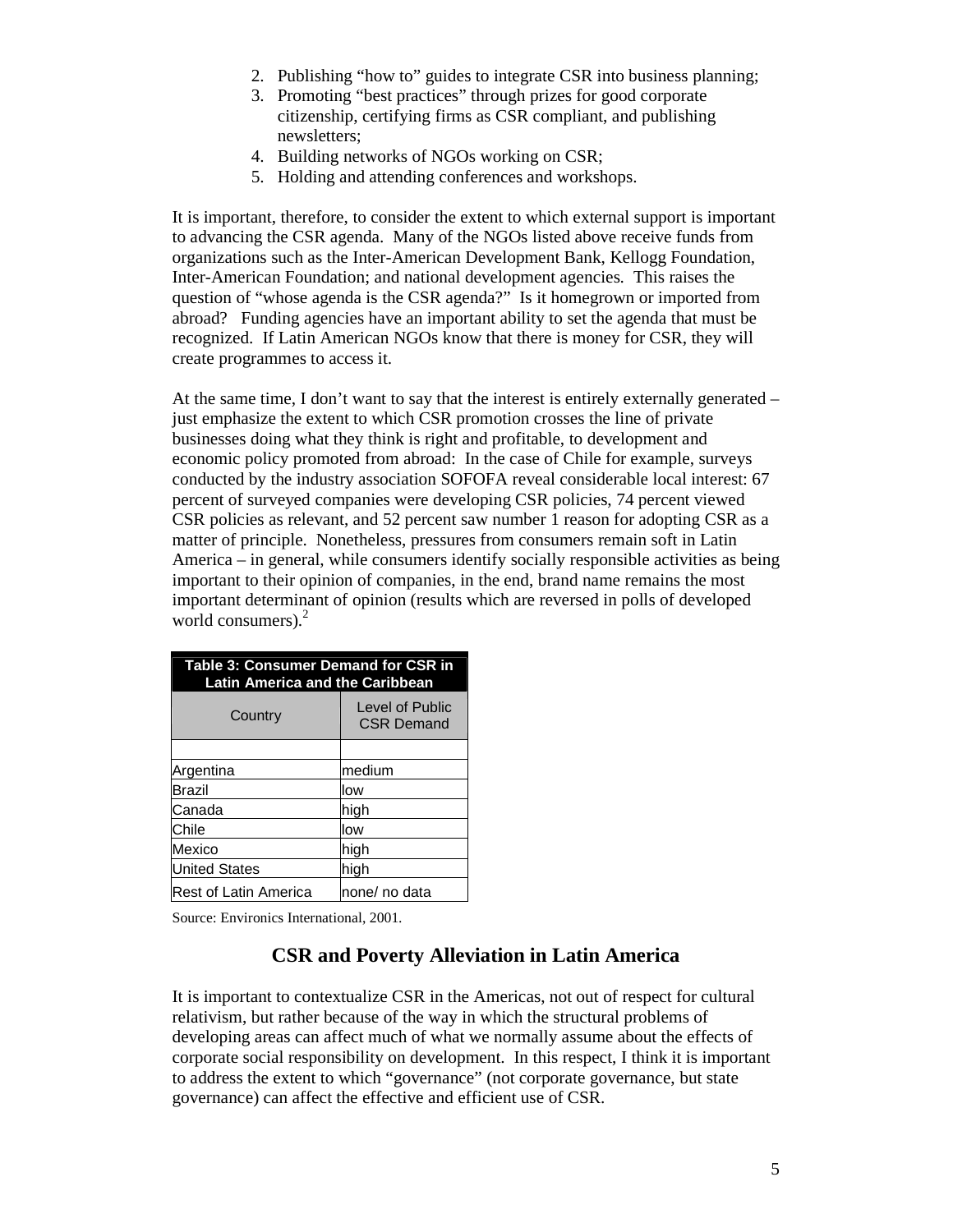The World Bank uses a "CSR diamond" in which it sees the following factors as inputs to good corporate social responsibility:

- 1) The rule of law;
- 2) Internal corporate governance;
- 3) Regulation, competition and standards;
- 4) Complementary governance institutions (judiciary).<sup>3</sup>

Three of these four are the responsibility of governments, and 3 of these four are suboptimal in developing areas. If these factors are important to making CSR work as a development tool, we can deduce that the failure to provide these "inputs" means that CSR (and therefore CSR's contribution to development) will not be maximized. We will discuss each of the three in turn.

In terms of the rule of law, it is clear that *without enforcement of existing laws the incentives to go beyond them are weaker*. A well known expression in Latin America describes the tenuous relationship of Latin Americas with the rule of law as follows: *La ley se obedece pero no se cumple*, meaning the law is obeyed but not carried out. In much of Latin America, including the most industrialized countries, the judiciary and the rule of law is weak (if not corrupt), and politics often interferes with markets. Thus we cannot assume that the rule of law functions as it does in the developed world.

In terms of competition and regulation, the World Bank itself writes, "open and competitive markets are powerful prerequisites for CSR, including poverty reduction… competition is part of the system of checks and balances that help create good governance and  $CSR.^{^{\mathfrak{Z}}\mathfrak{A}}$  The reality is that these conditions do not exist in most of Latin America. Markets are open (deregulated and low tariffs) but it is not clear that competitive conditions exist: a wave of privatizations in the 1990s consolidated a series of oligopolies and monopolies (as public monopolies became private ones); much foreign investment is found in non-tradable services or other protected economic enclaves; and the original purchases of privatized enterprises (tendering) was corrupt throughout Latin America, in processes where privileged access to political power was key to winning.

The World Bank considers the institutions that complement CSR activities to be an active and independent civil society (NGOs, consumer advocate groups, business associations); financial institutions; multilateral institutions which promote CSR; a free and independent media; advanced CSR consulting firms; a competitive labour market; and good government (including a professional civil service, congressional oversight of the executive, democracy and the absence of corruption). Latin America has made great progress in all these areas in the last decade, but I don't need to restate that many of these institutions are seriously compromised in many Latin American countries – and the more so in the poorer ones.

In summary, we may say that the shift from import-substitution industrialization to open, liberalized economies has been accompanied with the retreat of the regulatory role of the state. The World Bank defines the role of government as, "Through its impact on rule of law; regulation, competition, standards, complementary CSR institutions, and internal corporate structures and policies, the government can influence the links between CSR and the poor, thus stimulating companies to address the issue of poverty alleviation."5 As we have seen, the state of the governance